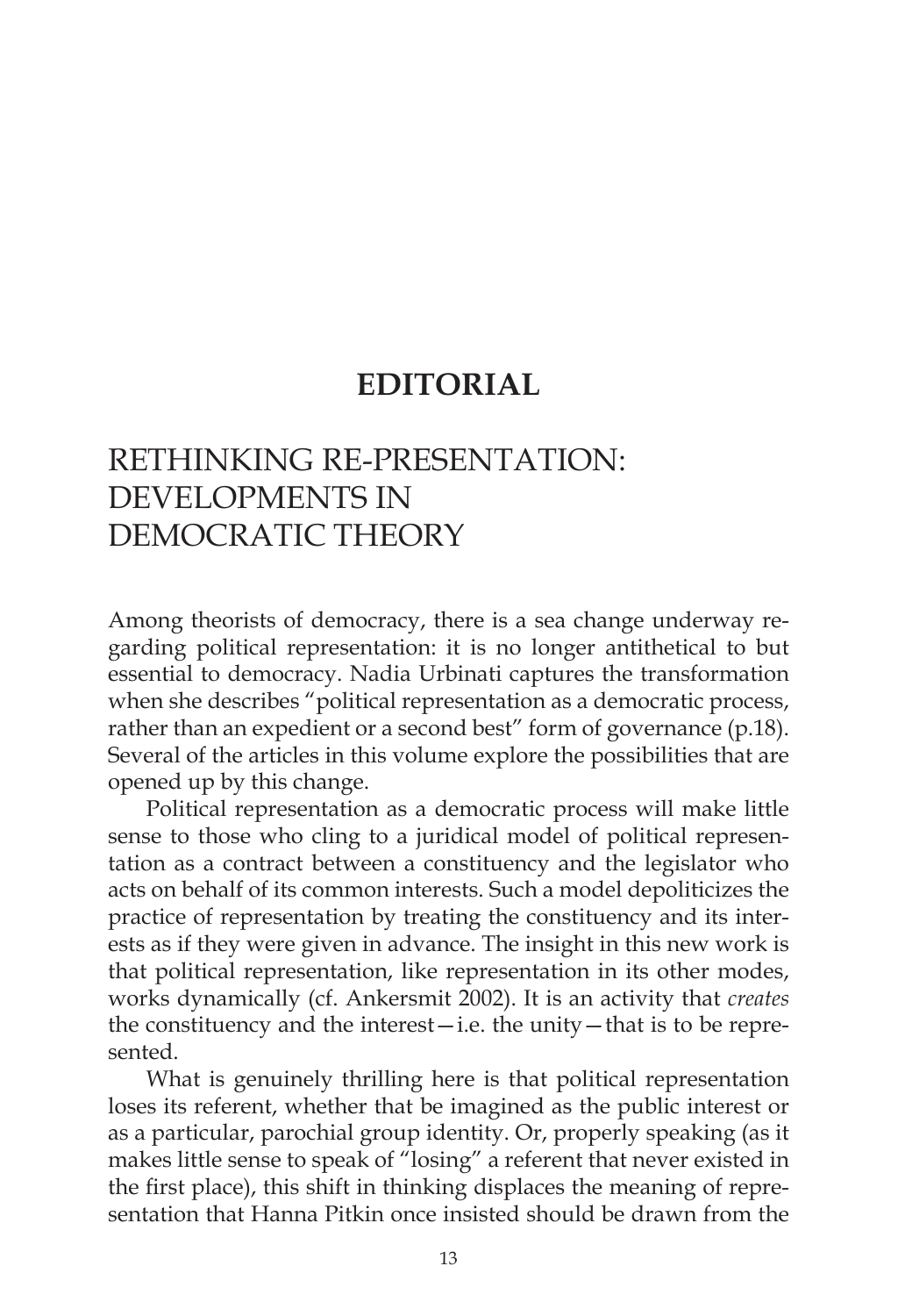"etymological origins" of the word: "*re-presentation*, a making present again" (1967, 8). If, as Urbinati writes, there is no "pre-existing entity" to "make visible," political representation becomes distinctly action-oriented. The success of representative democracy depends not on competitive elections alone but requires a civil society that is rich with associations and dynamically linked to institutions of political governance.

This transformation in democratic political theory puts recent developments in French politics in a new light, as Joan Scott's contribution to this volume shows. Scott's account of the struggle for *parité* counters the views of those who would perceive that movement as evidence that American-style multicultural pluralism has insinuated its way into republican France. *Parité*, as Scott reconstructs it from its initial sophisticated formulations, was consistent with an ideal of democratic political representation without a pre-existing referent. The call for *parité* was precisely *not* a demand that sexual difference be recognized and institutionalized in the legislature. It was, instead, an effort to complete the ideal of equivalence before the law that is the hallmark of French universalism.

This ideal, as Scott's essay so skillfully parses it, involves more than formal enfranchisement. It is also a matter of the way that one's differences are judged by the hegemonic citizenry. Are they "deemed irreducible" and, so, feared as a force that might fracture the unity of the nation (p. 71)? Or are they regarded as "equally susceptible to abstraction" as any of the characteristics that *adhere* to hegemonic citizens (e.g., whiteness, maleness, straightness, Christian-ness) without *marking* them?

Equivalence is a key to distinguishing between American and French conceptions of universalism. Universalism on the American model aims for inclusion and rests, implicitly, on an "etymological" notion of political representation as making group differences "present again." Universality is achieved by recognizing an ever-wider array of differences and transfiguring them from reasons to *exclude* a group to a rationale for *empowering* it. By contrast, the French concept of universalism is distinctive for refusing the etymological ruse of re-presentation. It rests not on including previously-excluded particulars but "on (socially or politically) agreed upon indifference to certain particularities" (p. 67).

The call for *parité* exemplified a thoroughly French universalism by calling attention to a failure of *indifference*, not—as an American rationale would have it—to a failure of inclusion.Women had been